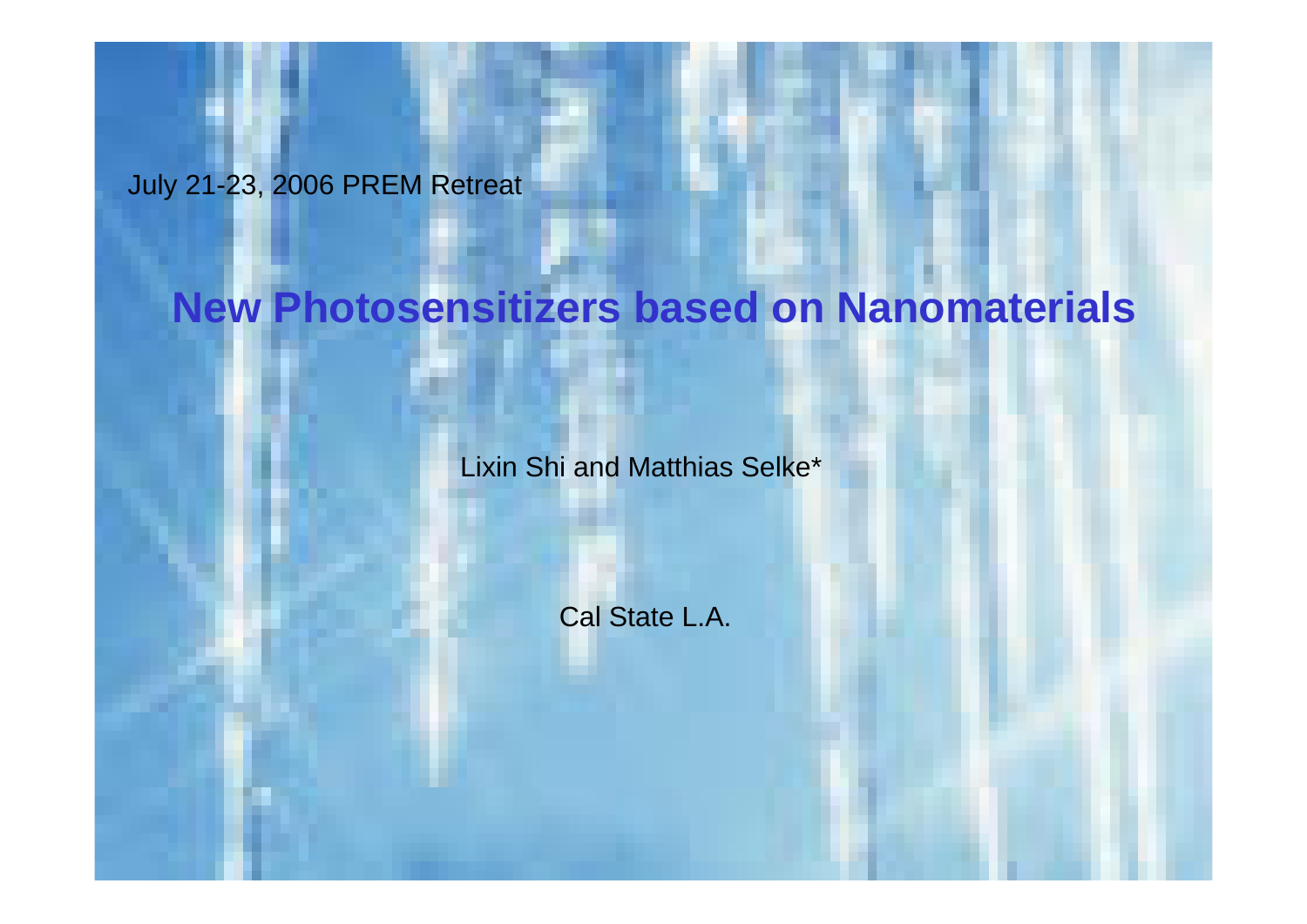**QDs-Photosensitizers Nanocomposites: Bifunctional with high Singlet Oxygen Generation and Fluorescence Lable**





 $$1.60$  ~~ 1000 mL  $1 \times 10^{-4}$  M



#### Animal experiment is doing with UCLA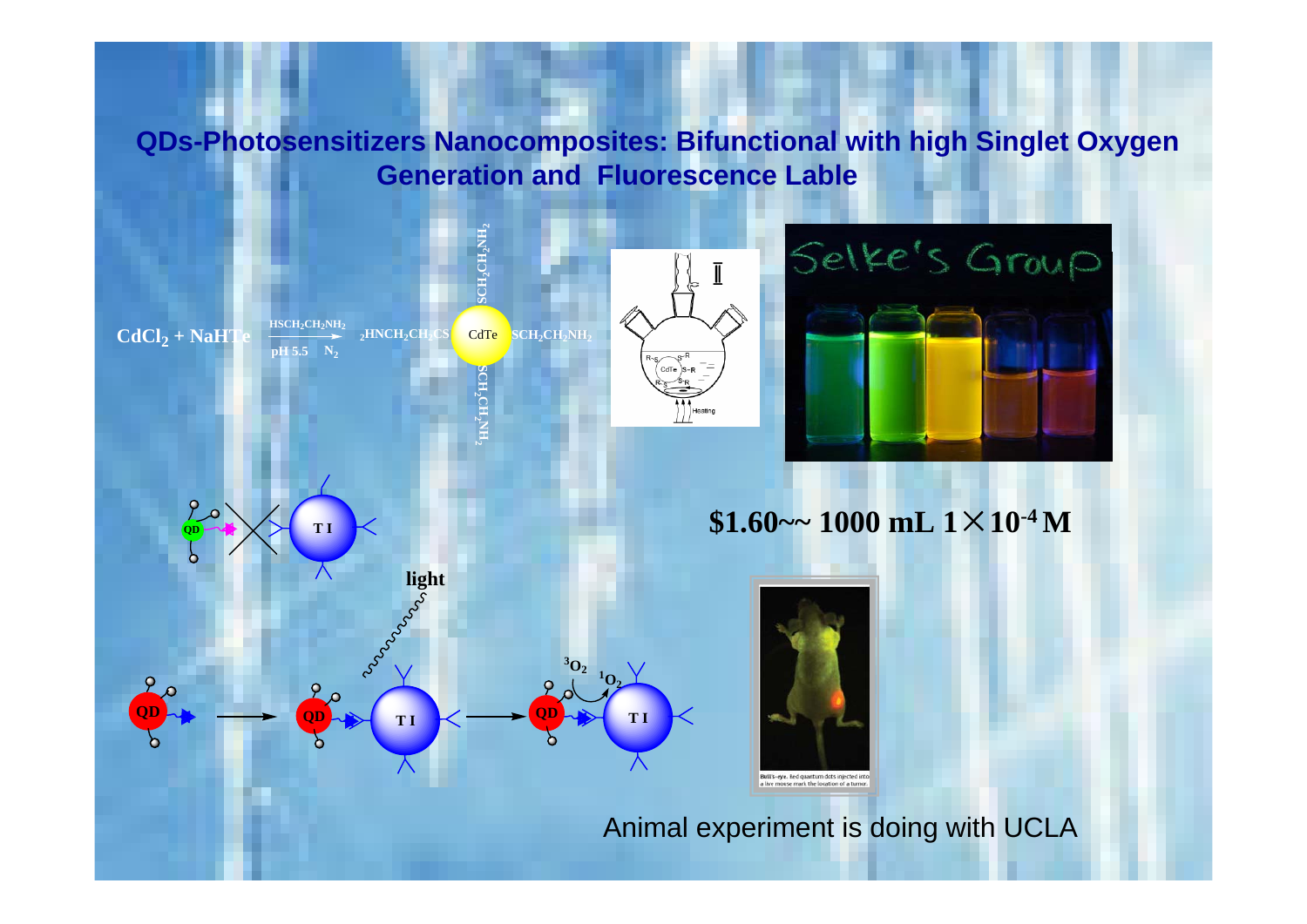

Excitation at 355 nm

Quantum Yields of Singlet Oxygen 0.43

Selke, M. et al. *JACS*, **2006**,*128*,6278.

"Nanoparticles Open New Avenues for Photodynamic Therapy"

---NCI **Nanotech News**, June 5, 2006

Cell experiment is undergoing with USC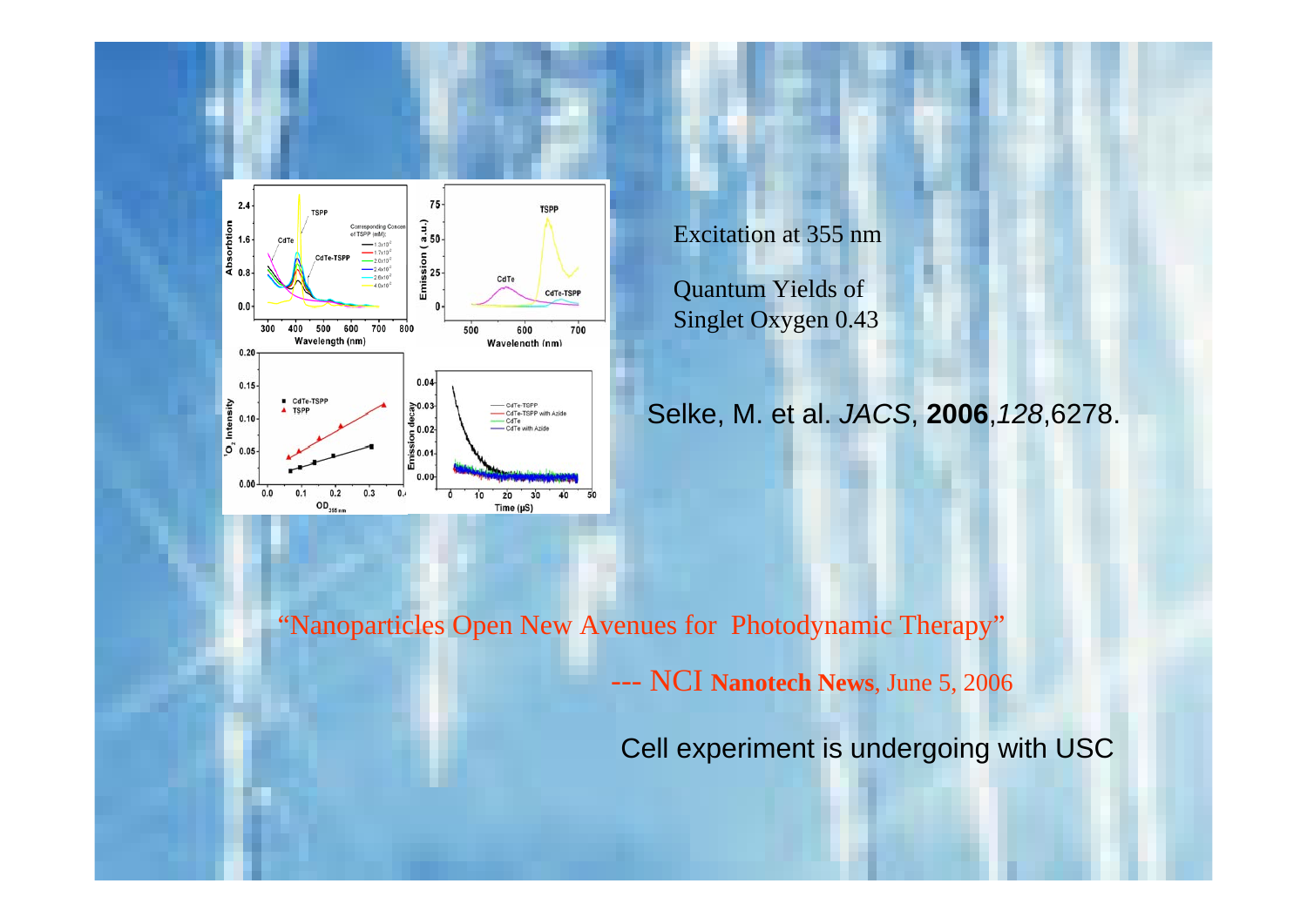### **Water soluble Fe<sub>3</sub>O<sub>4</sub>-Organic Dye Nanocomposite: Towards Magnetic Resonance Imaging and Photodynamic Therapy**

 $Fe(acac)_3$  -



Cheon, *et al*. *JACS*, **2005**, *127*, 12387



future work: 1. Measure magnetic properties (SQUID)

Refluxing

2. Animal experiments

 $H<sub>h</sub>$ 

 $Fe_{3}O$ 

QY of singlet oxygen of composite: 0.25 Free TSPP as reference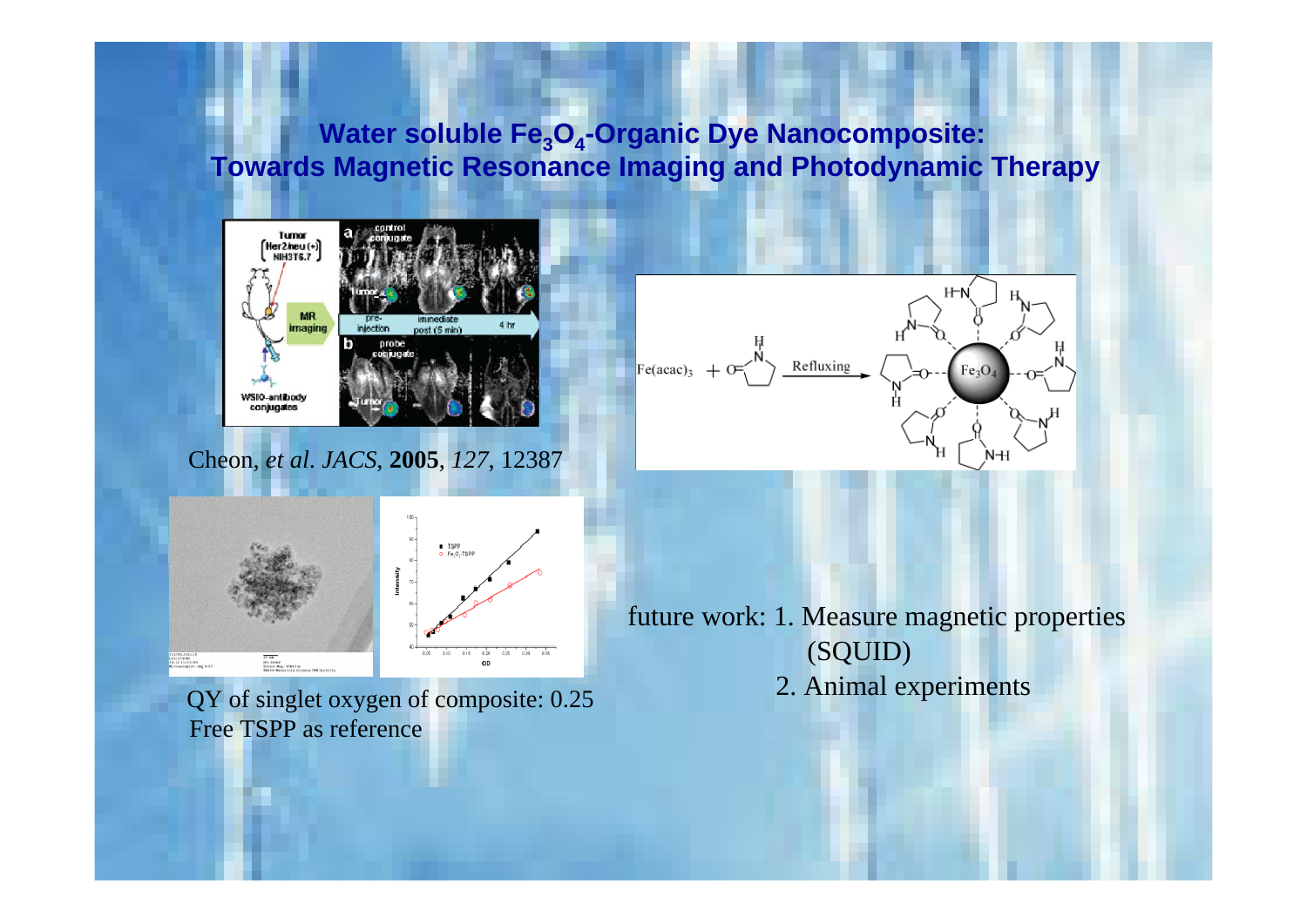#### **Single-Walled Carbon Nanotube --- Methylene Blue Nanocomposite: From Nanostructure to Photodynamic therapy**







Irradiated at 400 nmIncubated with HL60 cell

# **"Positive Therapy"**









#### **Amount of added CNT-MB**

Selke, M. *et al*, (2006), Manuscript under preparation